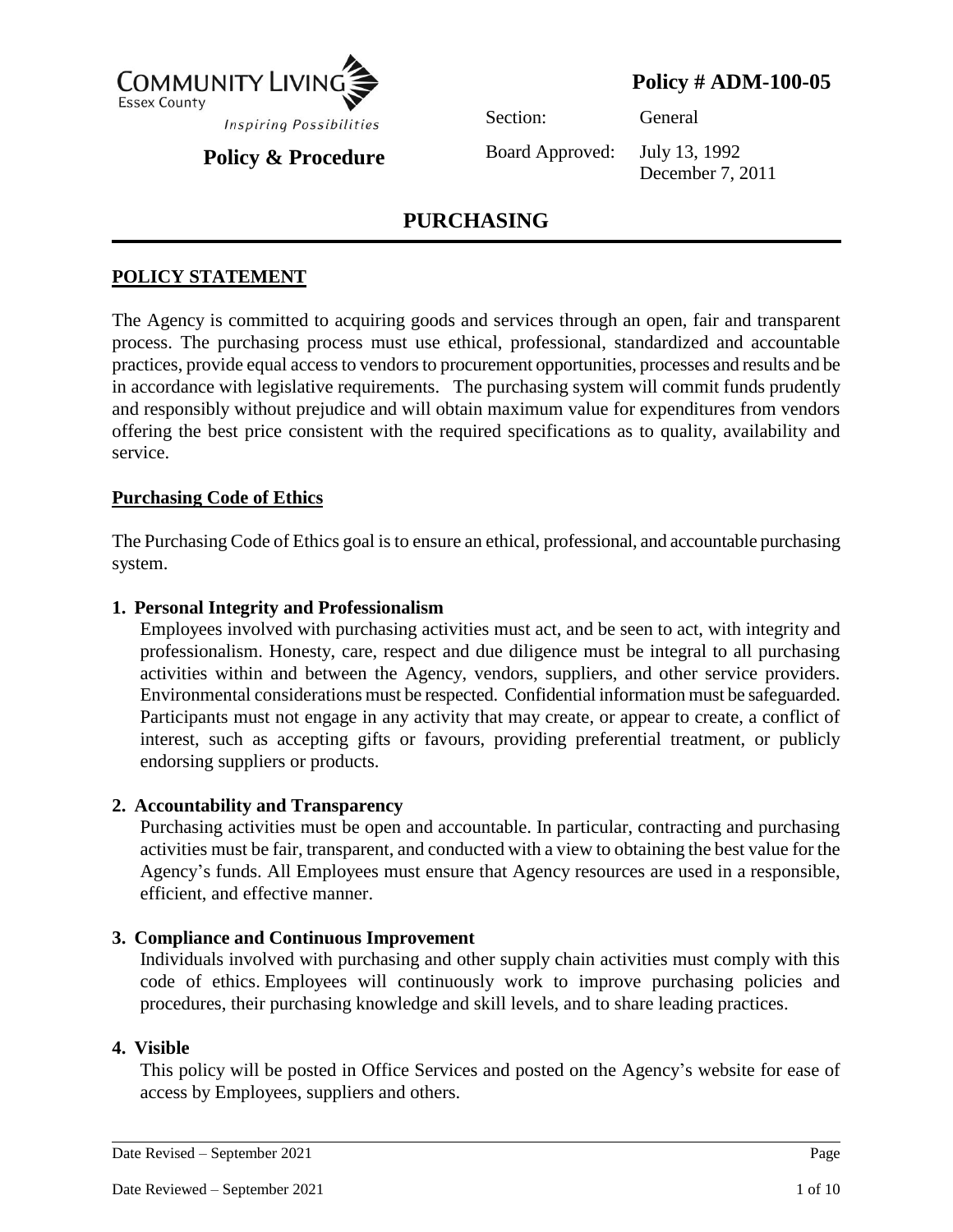### **DEFINITIONS**

**Goods and Services** - Any merchandise purchased is a good and any purchase of knowledge, expertise or supply is a service and includes information technology.

**Contract** - An agreement between two or more parties for the doing or not doing of something specific that is enforceable by law and for the purpose of this policy, a written document.

**Consultant** - A person or company that provides expert or strategic advice for consideration and decision-making.

**Value of Goods & Services** - Value equals the price before sales tax.

**Supply Chain Activities** - All processes directly or indirectly related to budgeting, sourcing, purchasing, receiving, and the accounting of goods and services.

**Quality Service Delivery** - The Agency will do its utmost to receive the right product, at the right time and in the right place.

**Buying Groups** - Collaborative purchasing is co-ordinated buying on behalf of multiple organizations to generate savings and efficiencies that benefit the members of the group.

**Perquisites** - A privilege that is provided to an individual or group that provides a personal benefit that is not generally available to others.

**Approved Vendor** - A supplier, who in the course of business has demonstrated value for dollar, experience and superior quality of workmanship. Approved vendors can also be suppliers that express an interest for an opportunity and provide quality references.

**Vendor of Record (VOR)** - Suppliers pre-qualified by the Province of Ontario.

## **PROCEDURES**

#### **1. General**

The Agency will not discriminate or exercise preferential treatment when issuing a purchase order or awarding a contract to a supplier. If the Agency uses buying groups it will ensure that the activities of the buying groups are in compliance with the applicable Ministry of Finance, Broader Public Sector Directives.

Employees should only be making purchases while working. Exceptions require prior approval from their Manager.

The Personal Finance Management (PRO-200-02) policy must also be followed by Employees when assisting a person supported making purchases with their own money.

The acceptance or purchase of perquisites is not permitted.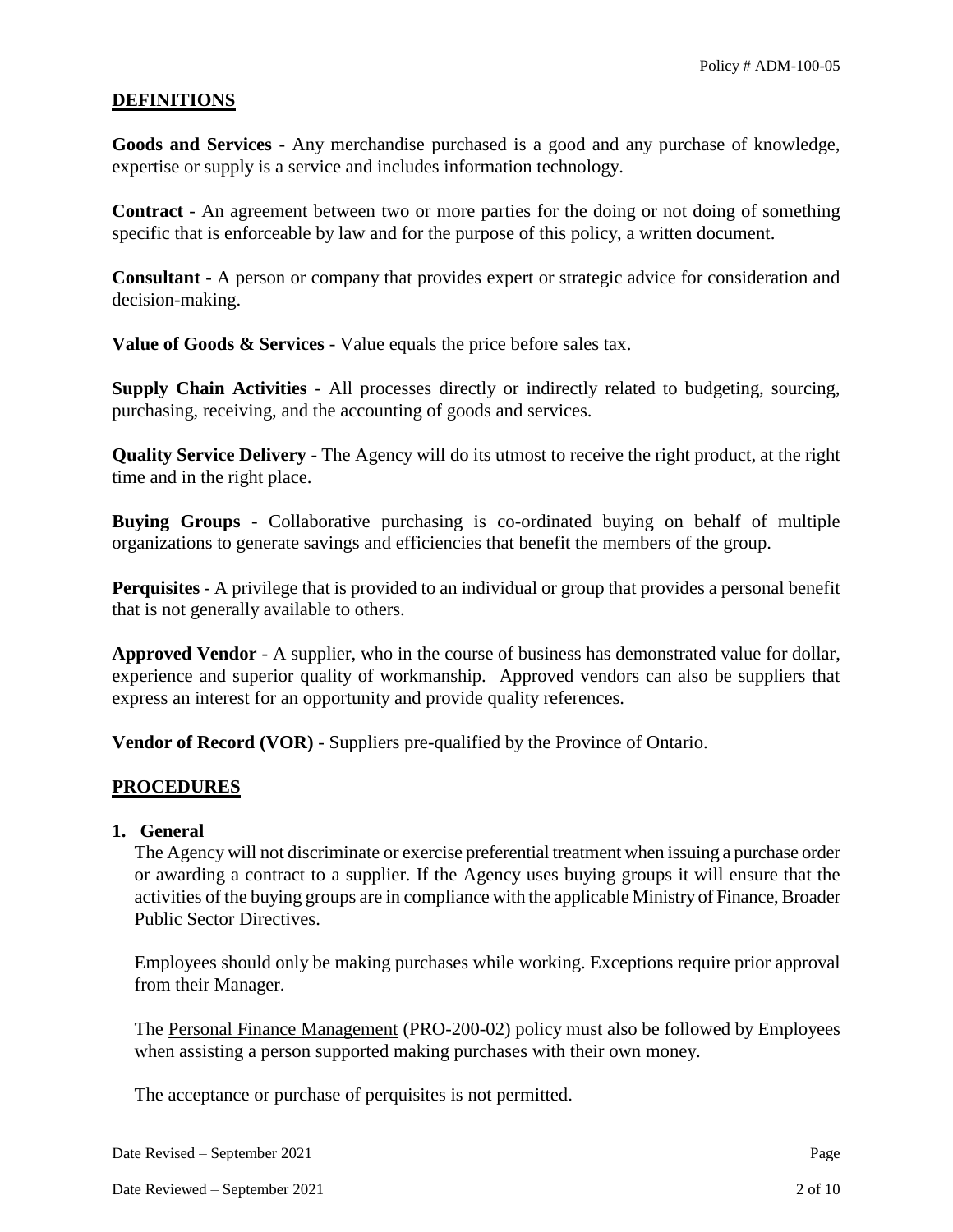Any service or product of a financial nature that exercises self-regulatory or supervisor authority delegated by law is exempt from this policy (i.e. lawyers, accountants, insurance providers, etc.).

Purchasing records are available for a period of seven (7) years.

### **2. Segregation of Duties**

The Agency will do its utmost to ensure that an Employee does not have authority for more than two (2) of the following purchasing processes: requisition, budgeting, purchasing, receiving and payment.

## **3. Approval Limits for Purchases**

The following approval limits apply for all approved/budgeted purchases of all good/services. The value of a purchase for approval limits does not include taxes. Goods and services shall not be split into lower dollar amounts to avoid compliance with this policy.

| Value of Goods/Service                               |              | <b>Approval Level Required</b> |
|------------------------------------------------------|--------------|--------------------------------|
| Under                                                | \$3,500.00   | Manager                        |
| Under                                                | \$50,000.00  | Director                       |
| Under                                                | \$200,000.00 | <b>Executive Director</b>      |
| $$200,000.00 +$ and the purchase of<br>real property |              | <b>Board of Directors</b>      |

Administration is responsible for verifying that the request is supported by attached documents and that the signature is by the appropriate signing authority.

In the event that purchases are made because of an emergency situation, verbal approval and all appropriate forms must follow immediately after the completion of the occurrence.

## **4. Preparing for a Purchase/ Requisitioning**

When preparing for a purchase the following factors must be considered:

- comparison shopping to determine the best price for the best value
- are the goods and services necessary, budgeted and within the approved budget
- have you planned for the purchase of the goods/service as early as possible
- is a bulk purchase or combining of orders possible to maximize value for dollar
- does the Agency have sufficient information about the product to make a sensible purchase
- can Vendors of Record or preferred vendors be used
- which method should be used to make the purchase (i.e. Purchasing Card, petty cash, cheque)
- what level of approval is required and the timing to obtain approvals
- the time necessary to deliver the goods and services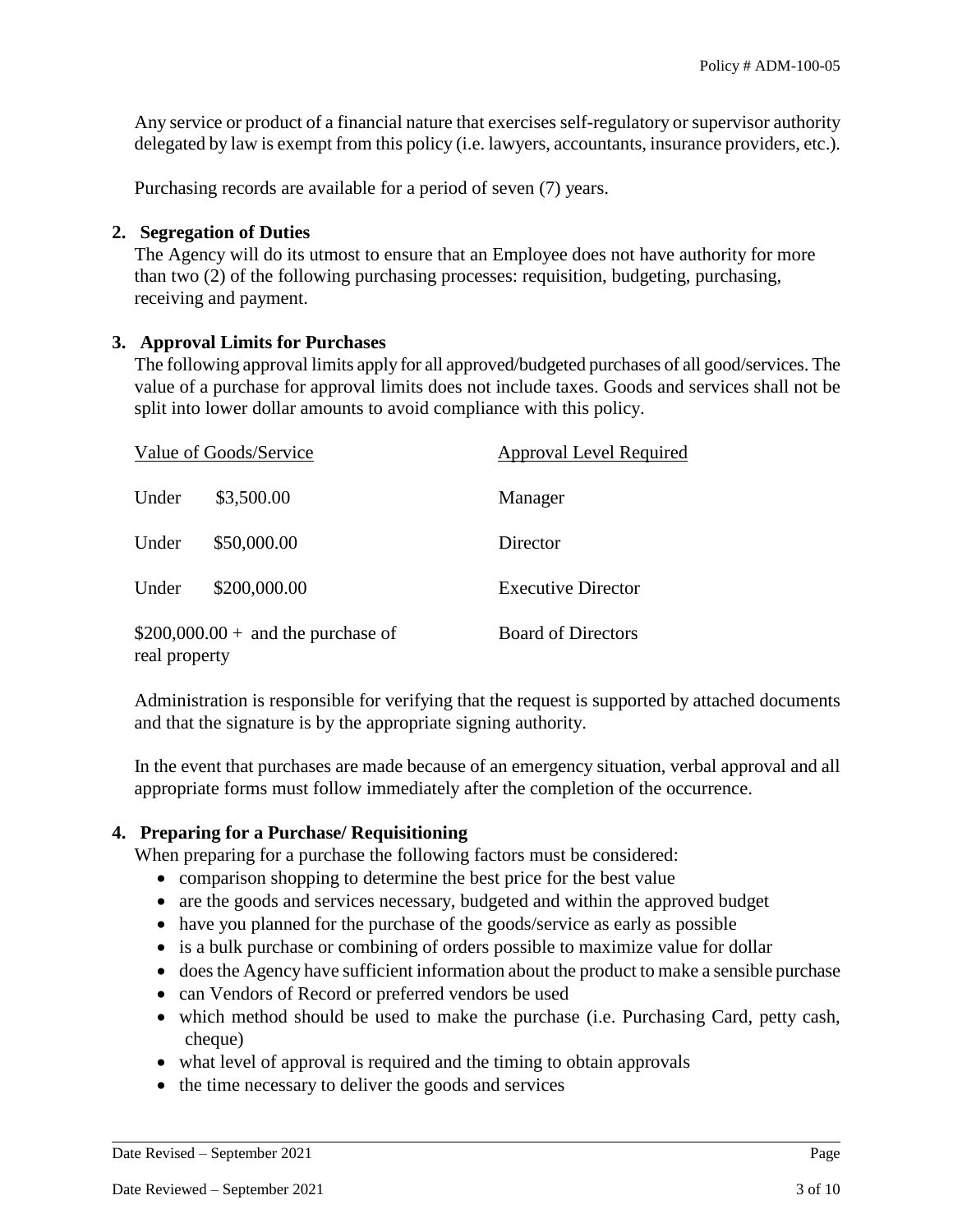#### Information Gathering - Request for Proposals/Information or Supplier Qualification

When preparing for a significant or specialized purchase the Agency may decide to gather additional written information by the formalized processes described below. The Agency will consider the time and effort required to complete these processes when deciding on their use.

The following methods may be used:

- Request for Information (RFI) Used to request answers to questions about the planned goods/service including recommended solutions to a problem or need, leading practices, expert advice, identification of risks, etc.
- Request of Expressions of Interest (RFEI) Used to determine if suppliers are capable and available to provide the goods/service.
- Request of Supplier Qualification (RFSQ) The RFI and RFEI cannot be used to prequalify suppliers. Only a RFSQ can be used to pre-qualify suppliers or identify qualified candidates in advance of an expected future competition. The RFSO must contain language that disclaims any obligation by the Agency to choose a supplier as a result of this process.

### Preferred Vendors

The Agency will establish a preferred vendors list which is based upon identified criteria, including their capabilities, qualifications and recommendations from Managers. The list is updated and distributed throughout the Agency semi-annually. Employees should purchase from preferred vendors whenever possible.

When contracting for professional services, including consultants, consideration must be given to their qualifications and experience. The selection process must be documented including justification of fees.

#### Vendors of Record (VOR)

The Agency has access to use the Province of Ontario's VOR list. Employees may request Administration to research the cost from Vendors of Record using Ontario's VOR website.

#### Points Programs

Enrolment in Points Card Programs is highly encouraged. Points Programs (i.e. Petro Points, Shopper's Optimum Points) should be collected and redeemed for the same or similar goods that are regular expenditures for the Agency. For example, Petro Points must be used for gas purchases. Points programs help to offset Agency expenditures.

## **5. Budgeting**

The Agency will require the Director, Finance to prepare budgets for expenditures annually and/or as purchases/projects are developed to ensure there is available funding. Approved budgets will be distributed to each management team.

Mangers will make sure that Employees are informed of the funding available to cover the cost of the purchases.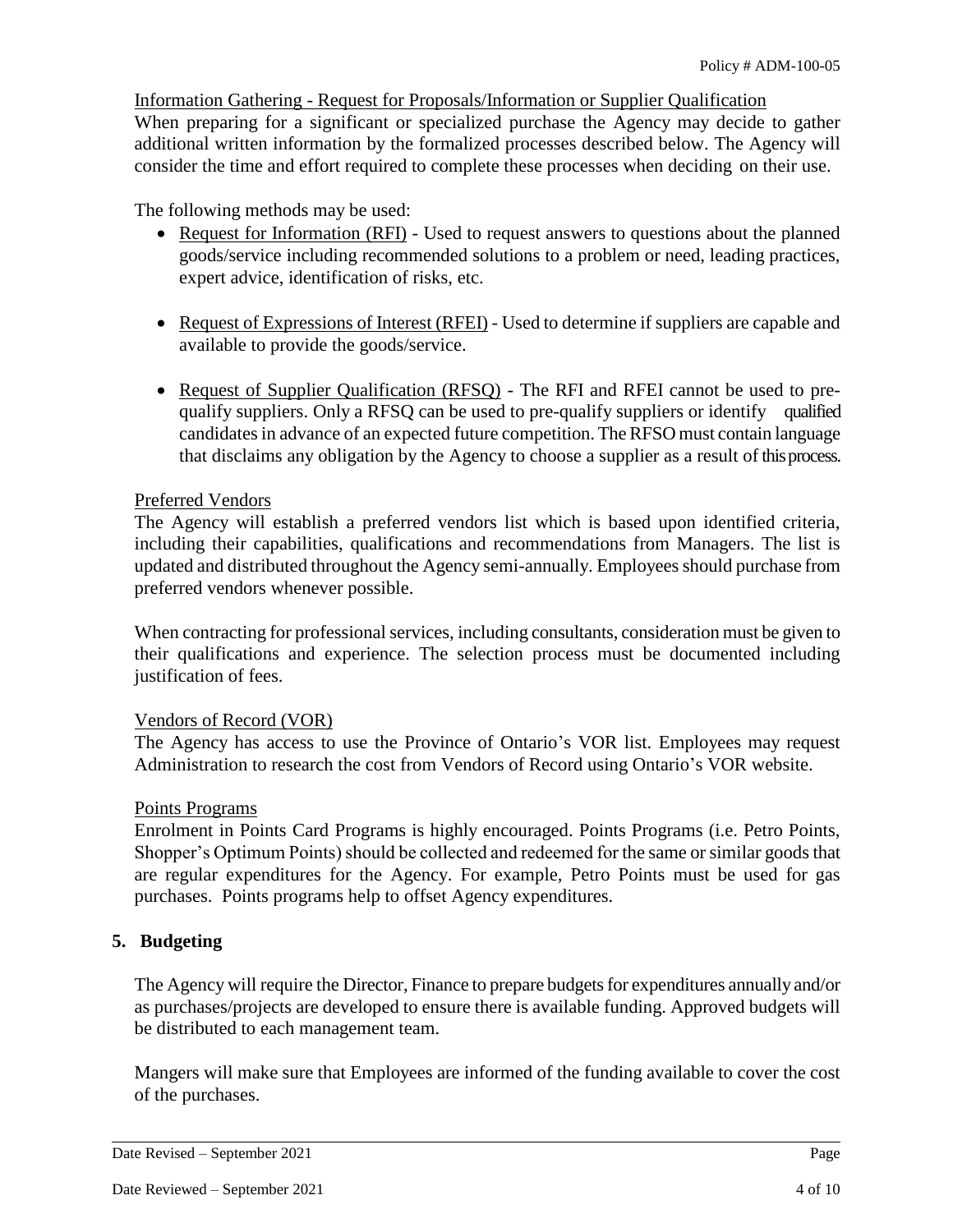If reserves are to be used to fund any expenditure, Board of Director's approval is required.

## **6. Purchasing**

#### Method/Documentation to Secure Goods and Services

The method and documentation required to purchase goods and services is based on their cost as described below. For all purchases over \$1,000.00 Employees must complete the Quotes Summary (ADMIN77) form.

| Value of Goods/Service                                                                             | Method<br>Documentation                                                                                                   |                                                                                            |
|----------------------------------------------------------------------------------------------------|---------------------------------------------------------------------------------------------------------------------------|--------------------------------------------------------------------------------------------|
| Under \$1,000.00                                                                                   | One supplier with supporting<br>documentation                                                                             | Purchase Order (ADMIN57) form,<br>Purchasing Card or petty cash                            |
| \$1,000<br>under<br>but<br>\$3,500.00                                                              | Minimum of<br>3 telephone quotes                                                                                          | Quotes Summary (ADMIN77) form.<br>Purchase Order (ADMIN57) form,<br><b>Purchasing Card</b> |
| $$3,500$ but under<br>\$50,000.00                                                                  | Written quotation from<br>3 vendors                                                                                       | Quotes Summary (ADMIN77) form,<br>Purchase Order (ADMIN57)                                 |
| acquisitions<br>Major<br>of<br>$$50,000$ or more and/or<br>all consulting services<br>of any value | Advertised or Invitational<br>Tender                                                                                      | Quotes Summary (ADMIN77) form<br>See Appendix B                                            |
| Over \$100,000.00                                                                                  | Open tender posted on the<br>Internet to ensure the tender<br>package is readily available<br>to suppliers across Canada. | Quotes Summary (ADMIN77) form<br>See Appendix B<br>Contract                                |

Purchasing Cards

The Agency has contracted with a designated banking service for a Purchasing Card system.

The Director, Finance has overall responsibility for the Purchasing Card system and the Manager, Finance will be designated as the Card Coordinator.

Purchasing Cards are issued to management and designated full-time Employees with authorized spending limits assigned based on business need. Spending limits range from \$2,500.00 to \$10,000.00. Although the Purchasing Card is in the name of the Employee, it is an Agency Purchasing Card intended to facilitate the purchase of goods/services required to conduct Agency business and cannot be used for personal purchases.

Each cardholder is required to sign the Purchasing Card Employee Acknowledgement (ADMIN03) form accepting personal responsibility for the authorized use of the card, safe keeping of the Purchasing Card, and the accompanying Personal Identification Number (PIN).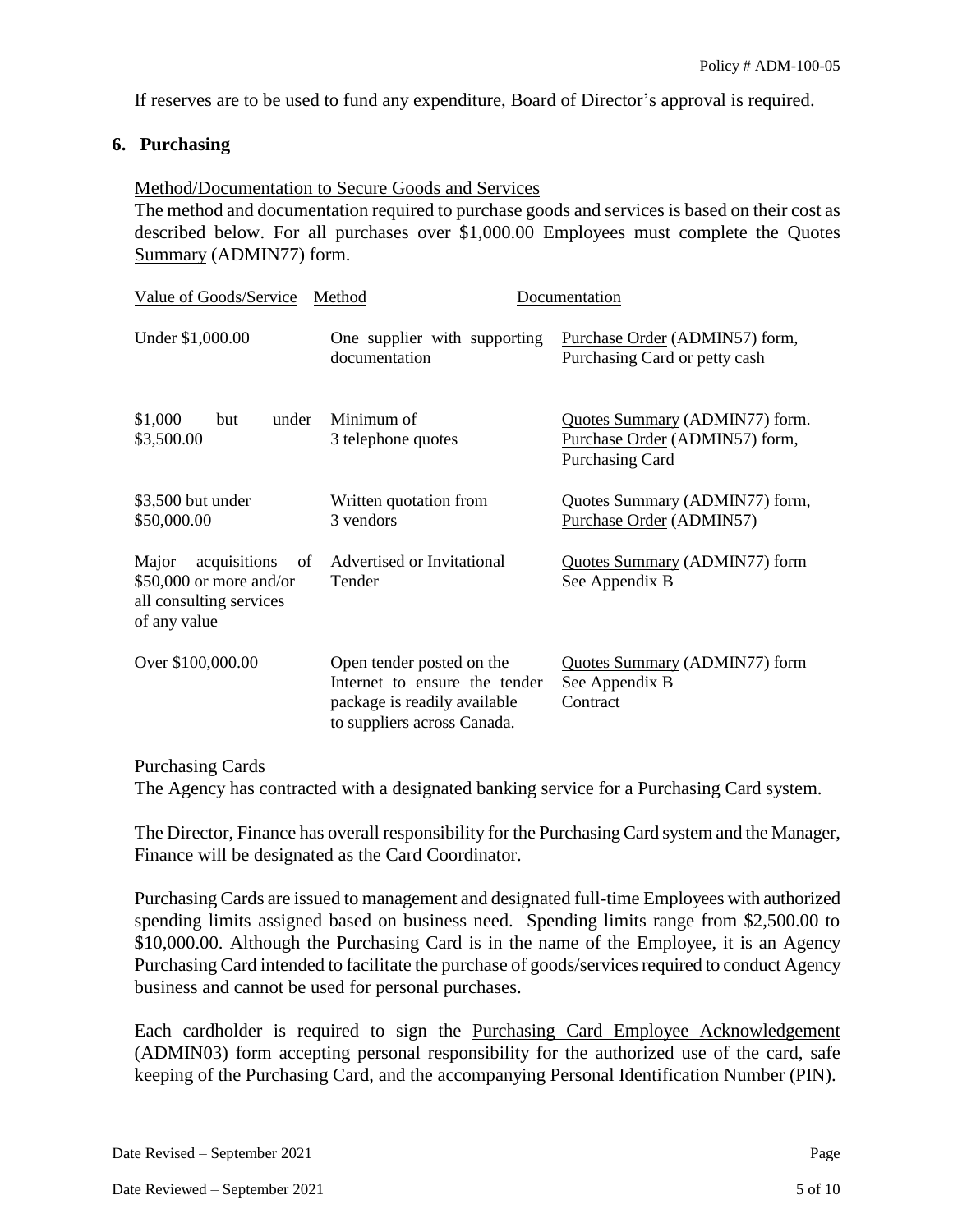The Agency does not authorize the cardholder to:

- Accept cash for a returned or damaged good
- Obtain a cash advance

Managers are responsible to:

- notify the Manager, Finance in writing when an Employee is to receive a Purchasing Card
- immediately retrieve the Purchasing Card from the Employee and return it to the Manager, Finance when an Employee is terminated, resigns or is on extended leave.

The Manager, Finance will monitor the Purchasing Card system and be responsible to advise the Director, Finance of issues and irregularities. All Employees must follow the Purchasing Card guidelines and procedures. See Appendix A.

## Purchase Orders

The purchase order is a legally binding document sent to a vendor. It describes the goods/services being purchased and specifies unit prices, packaging sizes, quantities, delivery dates, shipping instructions and other relevant details. Agency Purchase Orders (ADMIN57) are available from Administration.

Prior to or immediately after ordering a good/service where payment will be by cheque/direct deposit, a pre-numbered purchase order must be completed. The purchase order must:

- describe the goods/service in detail
- include appropriate signatures
- specify any special instructions
- the original may be provided to the supplier upon request
- copy sent to Administration immediately
- copy kept by the Manager for the location records

## Blanket Purchase Orders

For repetitive orders, blanket purchase orders may be issued each fiscal year as follows:

- use the guidelines for purchase orders
- state the maximum dollar value and frequency of payment
- state the time period

## Petty Cash

The Agency uses a petty cash system for the purpose of small, miscellaneous operating expenditures where it is not practical to use other purchasing methods. A designated Employee will receive a single amount of cash within approved limits for petty cash purchases.

A petty cash fund will be requested by the Manager, in writing to Administration, based on the appropriate limits for the needs at the program location. The authorized range is from \$50.00 to \$250.00.

The designated Employee must sign the top portion of the Petty Cash Acknowledgement (ADMIN81) form accepting responsibility for the fund. The Employee keeps the original with the petty cash fund; a copy is filed in Administration.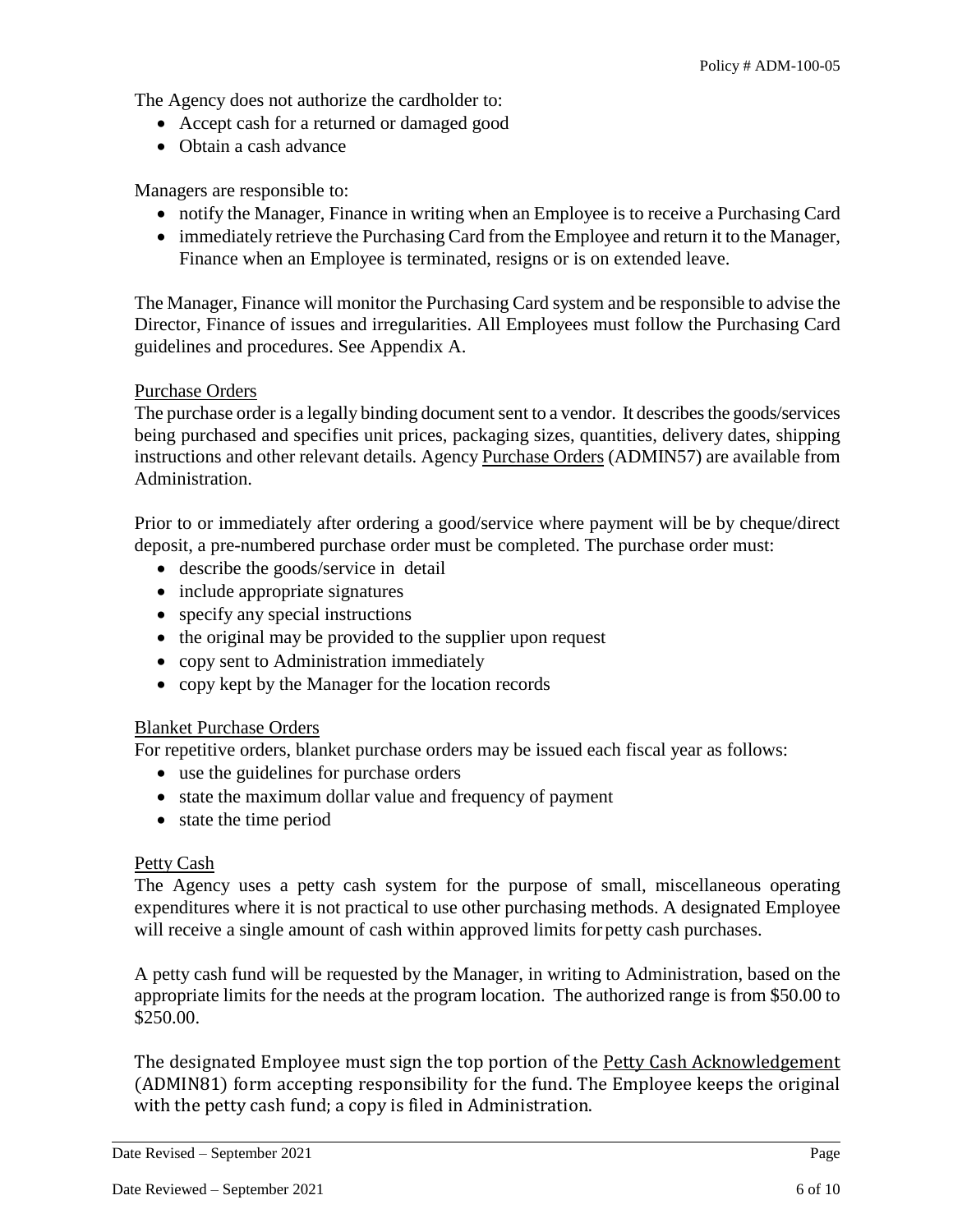When an Employee no longer has responsibility for the petty cash fund, they fill out the bottom of the original Petty Cash Acknowledgement (ADMIN81) form and send to Administration. When the new Employee takes responsibility for the petty cash fund, the fund must be counted by an Employee witness at the time the former Employee responsible signs off.

Borrowing from petty cash is not permitted by anyone.

#### Disbursements/Reimbursement

The petty cash fund should be counted at the beginning of every shift using the Petty Cash Record (ADMIN45) form.

At the time that cash is added or withdrawn from petty cash the Petty Cash Record (ADMIN45) form must be updated.

Proof of purchase is required and must be attached to the Petty Cash Record (ADMIN45) form.

Acceptable forms of proof of purchase are:

- receipt from the seller
- an Agency Petty Cash Voucher (yellow slip) only if a valid store receipt cannot be obtained

The designated Employee will balance the petty cash fund using the Cash Expense Statement (ADMIN16) form, attach receipts and send to the Manager, Community Living Supports for approval before submitting to Administration for reimbursement.

#### Safe and Secure Handling of Petty Cash

Petty cash must be kept in a secure locked box, in a locked cupboard at the location along with its receipts.

Cash on hand plus expenditures must always equal the approved limit. Any discrepancies must be investigated and accounted for immediately.

All reimbursements to the petty cash fund are made by cheque issued to the designated Employee. The cheque must be cashed and deposited to the fund immediately upon receipt.

All petty cash funds are subject to audit by Administration.

#### Gasoline Cards

Each Agency vehicle will be assigned its own gasoline card that can only be used for fuel purchases for that Agency owned vehicle only, for approved travel.

The gasoline card will be placed in the log book, locked in the vehicle or in another secure location as designated by the Manager.

Gasoline card slips will be approved by the Manager and will include the following information for correct billing: date, total litres, price per litre, total amount, license plate number, Employee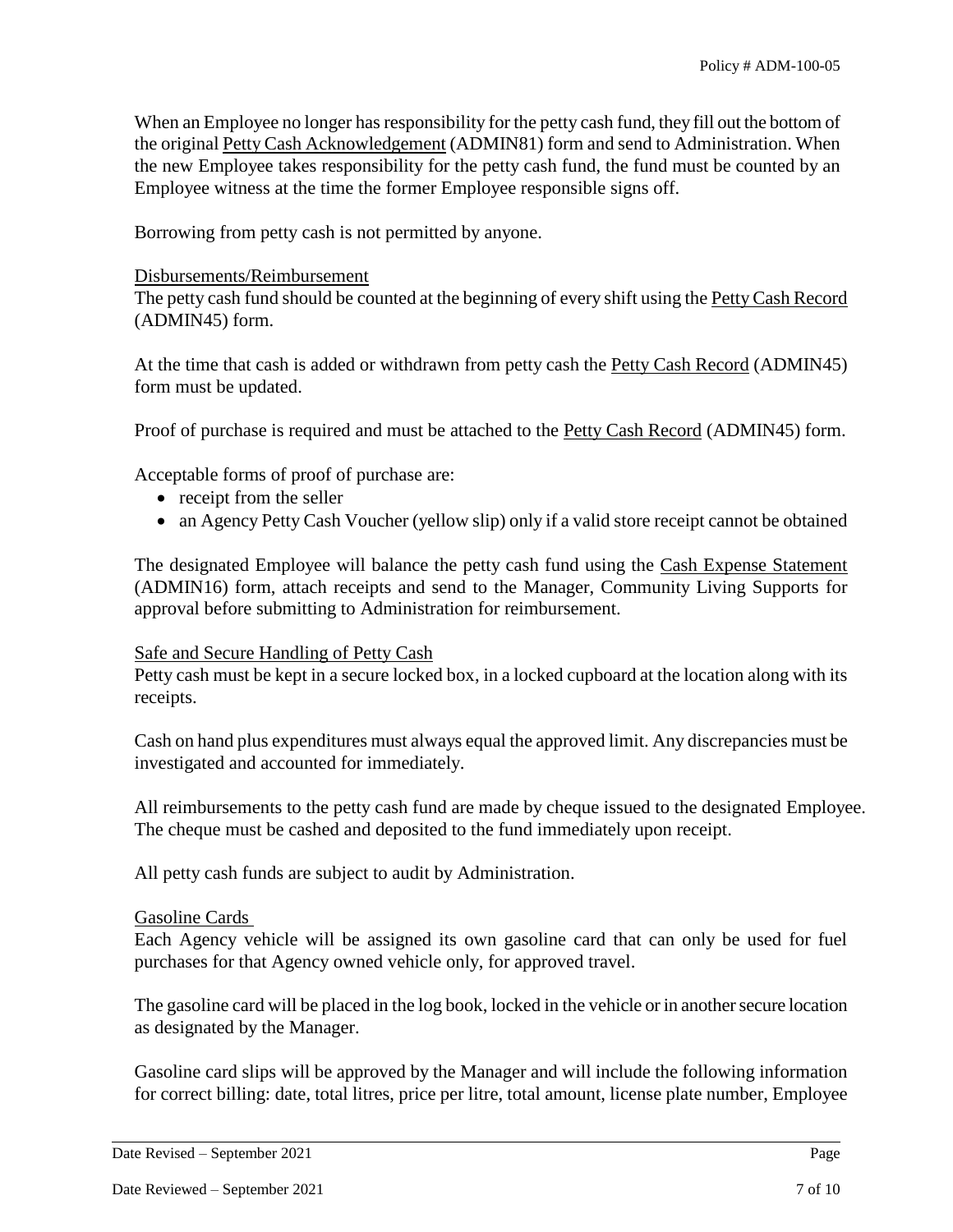signature. The gasoline card slips will then be immediately sent to Administration to balance to the gasoline card statement. Any discrepancies will be investigated.

Managers should regularly cross reference gas receipts with the vehicle log to verify that gas purchases and car washes occurred.

#### Tendering

Tendering is a method to request supplier responses to provide goods/services based on stated delivery requirements, specifications, terms and conditions, price and delivery. The purpose of tendering is to achieve optimum value for money. The awarding of contracts or the results of a tender will be without prejudice, discrimination or preferred treatment.

The Agency will conduct tendering in accordance with the Province of Ontario's Broader Public Sector Procurement Directive.

The Manager, Property will coordinate the tendering process as per Appendix B and be the contact on behalf of the Agency for all communication in the tendering process.

### **7. Receiving/Receipt and Inspection of Goods/Services**

All incoming goods/services must be compared to the Purchase Order and any discrepancies addressed. Goods/services not meeting required specifications should not be accepted.

Satisfactory receipt of goods/services is indicated by the signature of an Employee on the delivery slip or work order.

Managers must ensure all gas receipts are clearly labeled with the vehicle license plate, Employee signature and cross referenced with the van logs.

Employees must ask for duplicate grocery receipts at time of purchase so one receipt can accompany the master card log while the other stays in the home. A second Employee will review and sign that the food and items purchased are in the home. Grocery receipts should be cross referenced with the menu plan.

All delivery slips, work orders, all receipts including gasoline, reports, etc., must be sent to Administration immediately upon receipt.

## **8. Verification and Payment of Accounts**

Managers will instruct suppliers to mail all invoices directly to the Agency's Administrative Office.

Payment of the account will occur when:

- all relevant documents have been matched to the supplier's invoice, and
- satisfactory evidence that the goods/services received substantially comply with the purchase order/contract.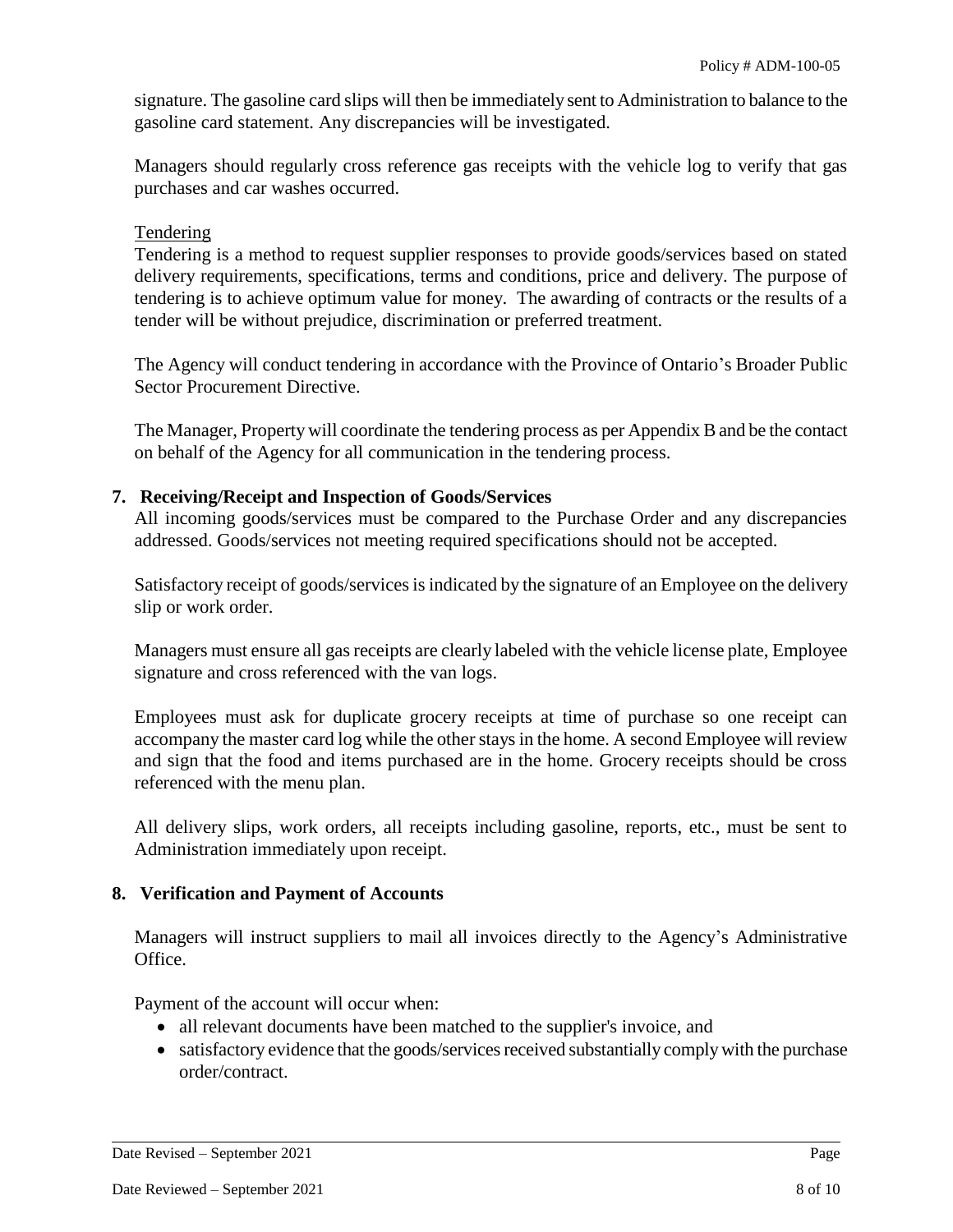Invoices should not differ by more than 10%. This and any other discrepancies between the supporting documents and the invoice will be investigated prior to payment. All discrepancies must be resolved and approved by the Manager.

The Director, Finance or designate must review all invoices prior to payment to ensure they meet the requirements of the purchasing system.

Payment will be made according to the Agency's cheque signing/direct deposit policy/procedures. Suppliers requesting a deposit of in excess of 10% of the purchase price must be approved by a Director.

## **9. Contractors/Suppliers**

All contractors/suppliers who are contracted to perform work and/or services for the Agency must satisfy the following conditions prior to commencing work for the Agency for the first time and annually thereafter:

- a) If Employees of the contracted company are performing duties for the Agency, that company must provide a valid Certificate of Clearance from the Work Place Safety & Insurance Board
- b) Contractor/suppliers must provide proof of current Public Liability and Property Damage Insurance coverage in an amount not less than \$2,000,000.00
- c) Sign the Oath of Confidentiality (PER06) form
- d) Review, complete and sign the Contractor's Responsibilities and Commitment to Health and Safety (ADMIN31) form

The Manager, Property is responsible:

- for contract management
- for managing supplier performance and addressing any issues that arise
- for management of the approved vendors list

The Manager, Property, along with the Manager, Community Living Supports as needed, will ensure that the Contractor Performance Report (ADMIN32) form is completed after the contractor has finished, or annually. The Contractor Performance Report (ADMIN32) form is retained in the supplier's file.

Upon satisfactory submission of the above documents, input from Managers and the recommendation of the Manager, Property, the contractor/supplier will be placed on the Agency's approved vendors list. The Manager, Property may remove a contractor/supplier from the approved vendors list based on failure to supply the necessary documentation or an unsatisfactory performance report.

Annually the Manager, Property will contact each supplier/contractor on the approved vendors list requesting that forms a) to d) (above) be submitted to the Agency by March 31st of each year.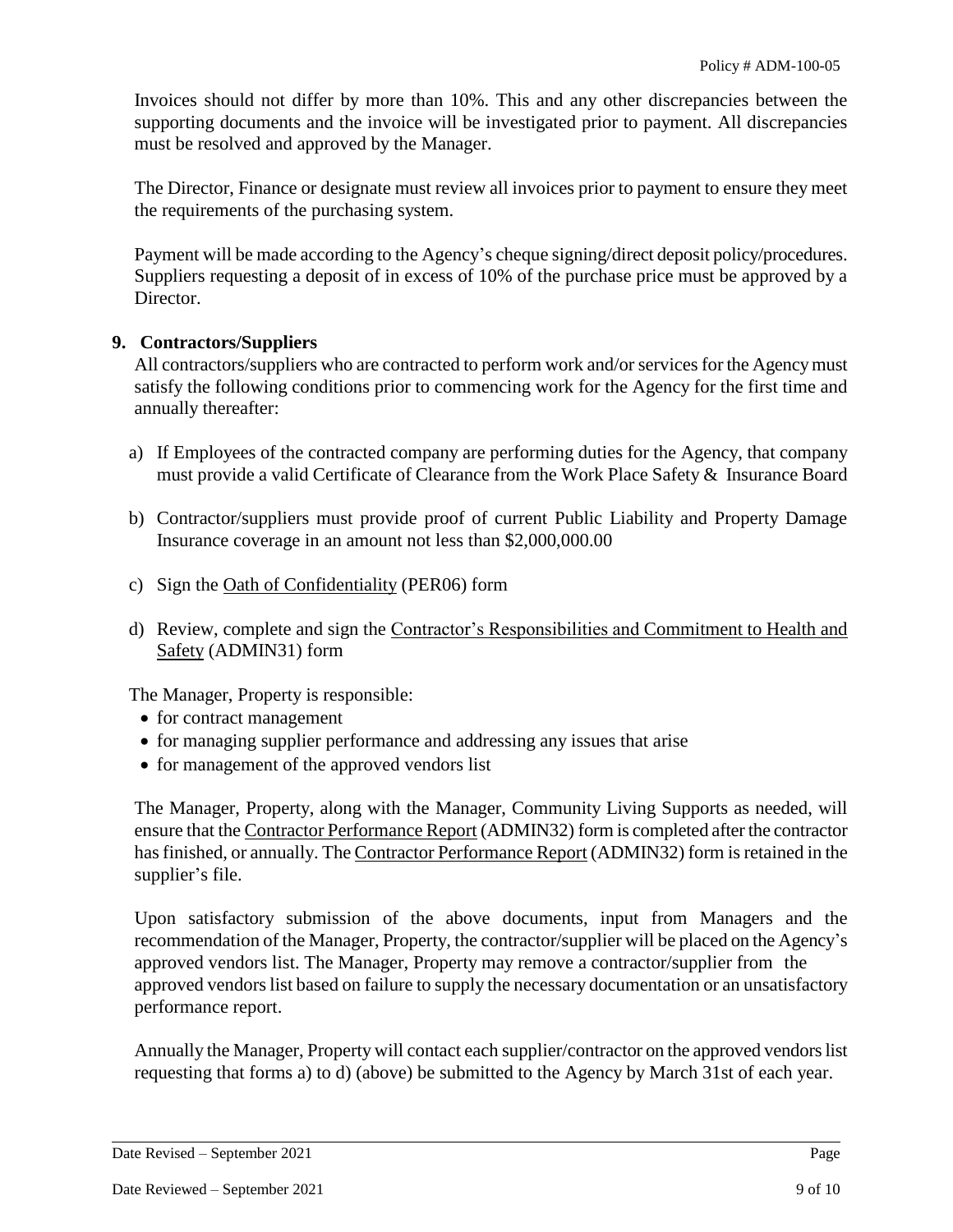#### **10. Contracts**

All contracts will be prepared by our legal representative in accordance with Agency policies and the Province of Ontario's Broader Public Sector Procurement Directive.

### **11. Monitoring and Follow-up**

The Director, Finance will be responsible to ensure the Agency complies with this policy.

Managers must review receipts regularly to ensure that what is being purchased is appropriate and the amount needed.

### **12. Training, Posting and Review**

The Agency will ensure all Employees involved in supply chain activities are trained in these policies and procedures.

This policy will be posted in Administration, Resource Centres and on the Agency's website for Employees and vendors.

The Agency will regularly review this policy, solicit feedback from Employees and vendors and implement changes as necessary to ensure that our processes are accountable and achieve the purposes of this policy.

## **13. Provincial Legislation - Accessibility and Privacy**

Purchasing activities are conducted in accordance with the Agency's policies, procedures and guidelines including but not limited to:

- Accessibility (ADM-100-18) policy
- Privacy & Protection of Personal Information (ADM-100-17) policy
- Management of Individual Records (PRO-300-03) policy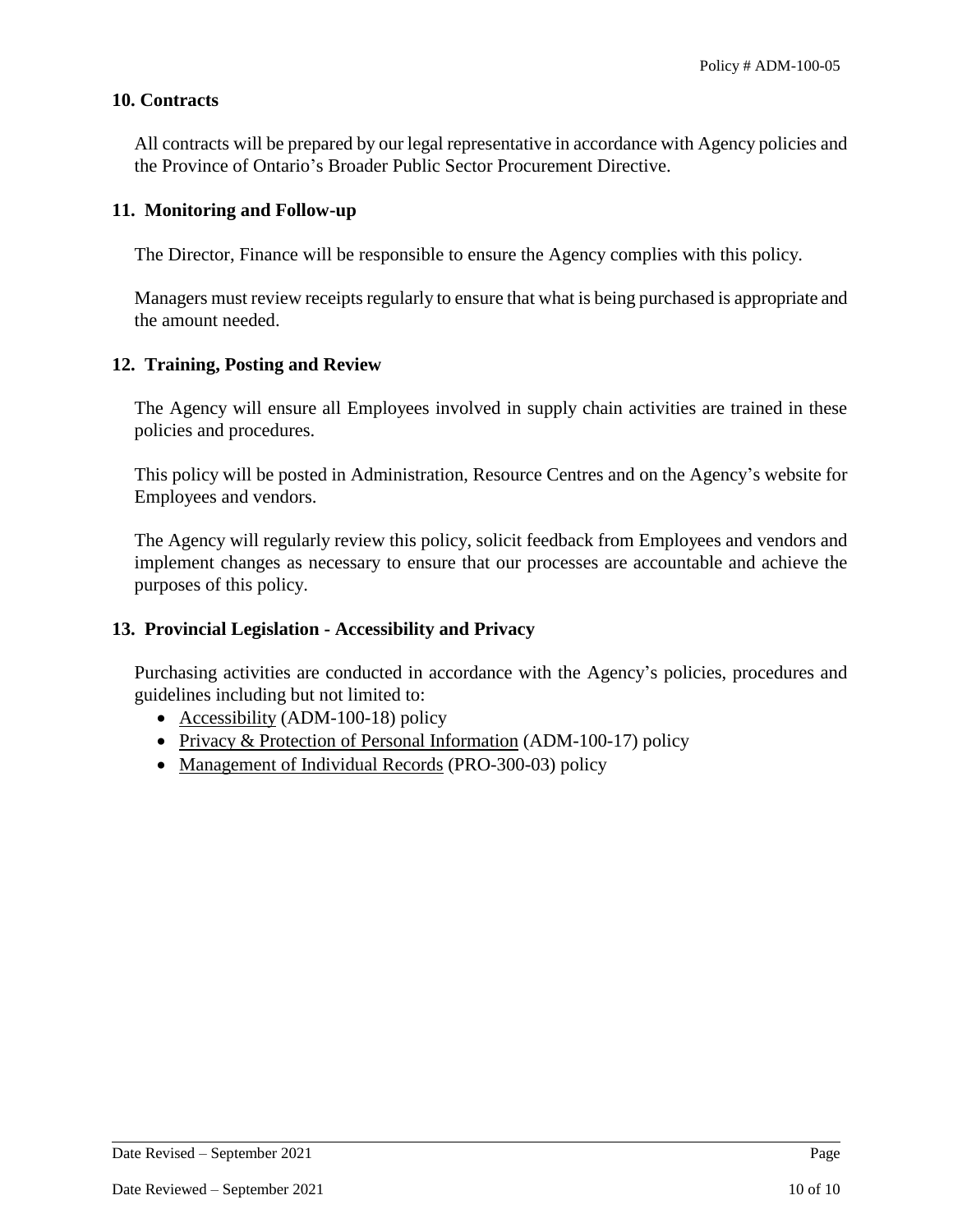# **Purchasing Card Program – Guidelines and Procedures**

#### **Steps to Obtain a Purchasing Card**

- When an Employee is deemed to need a Purchasing Card their Manager makes the request in writing (email) to the Manager, Finance (Card Coordinator).
- The Card Coordinator completes the financial institution's application business card authorization agreement including the authorized credit limit.
- The Card Coordinator faxes the completed application to the financial institution and keeps the fax confirmation sheet as proof of submission.
- The new card should arrive in 10 -14 working days. When the card arrives the Card Coordinator emails the Employee, copying their Manager, to arrange for pick up.
- The new card is activated by the Card Coordinator.
- Prior to releasing the card, the Employee signs two copies, keeping one, of the Purchasing Card Employee Acknowledgement (ADMIN03) form. Administration retains the second copy.

### **Procedures for Making Purchases with the Purchasing Card**

- When making a purchase the Employee must sign or enter their Personal Identification Number (PIN).
- Employees must obtain a receipt that contains the details of the purchase and/or a copy of the invoice providing all details of what was purchased or repaired.
	- o Note: The slip received because the Purchasing Card was used is not considered the receipt for proof of purchase unless it details the goods/service received.
- For telephone purchases Employees are to request that the merchant supply a detailed invoice.
- Under no circumstances should the Employee accept cash for returned items. A credit must be made to the Purchasing Card and a copy of the credit note attached to the purchasing log.
- In the event the cardholder is experiencing a problem with a Purchasing Card they can contact the Purchasing Card customer service department using the telephone number on the back of the card. The Employee must also call the Manager, Finance to report the problem.
- The following steps should be taken to resolve discrepancies or concerns with a purchase:
	- o Contact the merchant as soon as possible;
	- o Obtain replacement goods or credit on account
	- o Contact the Manager, Finance if the problem appears to be a bank error.
	- o In exceptional circumstances when capital assets are purchased the receipt must clearly state what was purchased and include the make, model, serial number or other appropriate identifiers.

#### **How to Complete the Monthly Purchasing Card Statement**

- Purchasing Card statements are available online by the  $12<sup>th</sup>$  of the month. The statement must be reconciled with the receipts/invoices obtained by the cardholder throughout the month. A copy of the receipt(s) must be forwarded to the Administrative Officer, Finance.
- The expense report software system, available electronically, is used to reconcile the monthly statement. The software has drop down boxes providing Trust Account numbers, General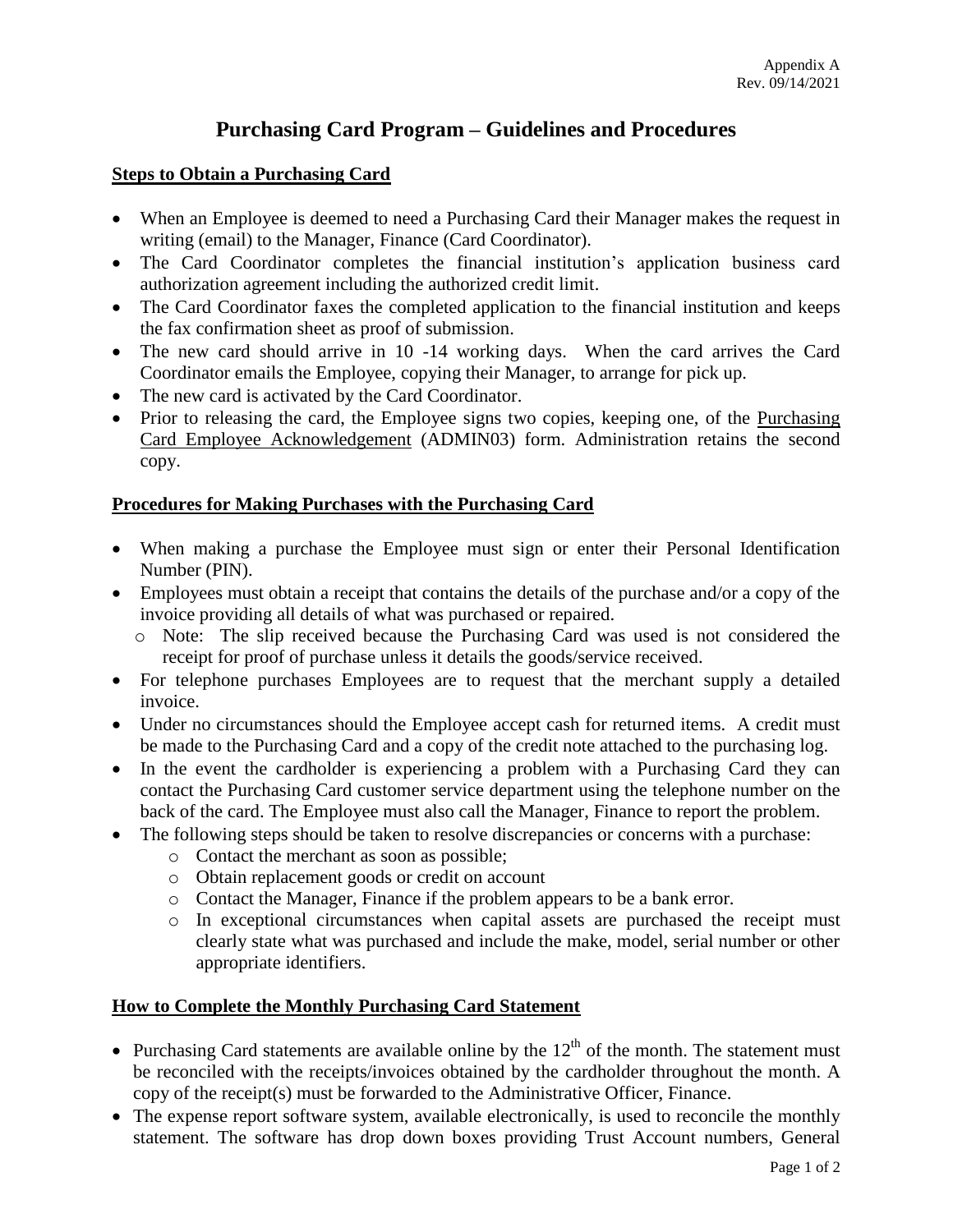Ledger account codes and Department numbers. All purchases and returns are to be entered within this software.

- The monthly submission total must equal the balance owing on the monthly purchasing card statement
- If there is a missing receipt the Manager will send an email notifying the Administratice Officer, Finance of the missing receipt and aproving the expenditure.
- The expense report software system utilizes automated routing of expense reports for approval, following Purchasing (ADM-100-05) policy thresholds. Any discrepancies will be identified and action taken.
- Monthly purchasing card submissions and receipts must be forwarded electronically utilizing the electronic routing within the software system by the  $30<sup>th</sup>$  of each month.
- If more than \$300.00 per single item is spent for a trusteed person the Executive Director or designate must review in accordance with the Personal Finance Management (PRO 200-02) policy.

## **Safe and Secure Handling of the Purchasing Card**

- Employees are not allowed to share their PIN with anyone.
- The PIN, security code on the back of the Purchasing Card and the expiry date are recorded and kept on file by the Card Coordinator.
- The Purchasing Card number is recorded in the Employees file.
- Employees must leave their receipts at their program location.
- Employees should safe guard their Purchasing Card and receipts.
- If the Employee is on an approved leave for a period of 60 days or more, the card must be sent to Manager, Finance to place on hold and secure in a locked place until the Employee returns to work.
- Managers are responsible to notify the Manager, Finance in writing, whenever a cardholder is terminated, resigns, or is on an extended leave. The Manager will retrieve the Purchasing Card from the Employee and return it to the card coordinator.
- When a Purchasing Card is cancelled, an authorization form signed by the Manger, Finance is faxed to the financial institution cancelling the card. The card is then shredded.

#### **Lost or Stolen Purchasing Cards**

- Any Employee who suspects their Purchasing Card is lost or stolen must immediately report the loss to their Manager, the Manager Finance and the financial institution customer service.
- The Purchasing Card customer service number is 1-855-341-4643. This number is to be kept in the Communication Binder at location for reference in case of a lost/stolen card or other emergency.

#### **Forgotten Personal Identification Number – PIN**

 If an Employee forgets their PIN they should call the Card Coordinator to retrieve their PIN. They can change their PIN by going to the financial institution however, they must advise the Card Coordinator of their new PIN immediately.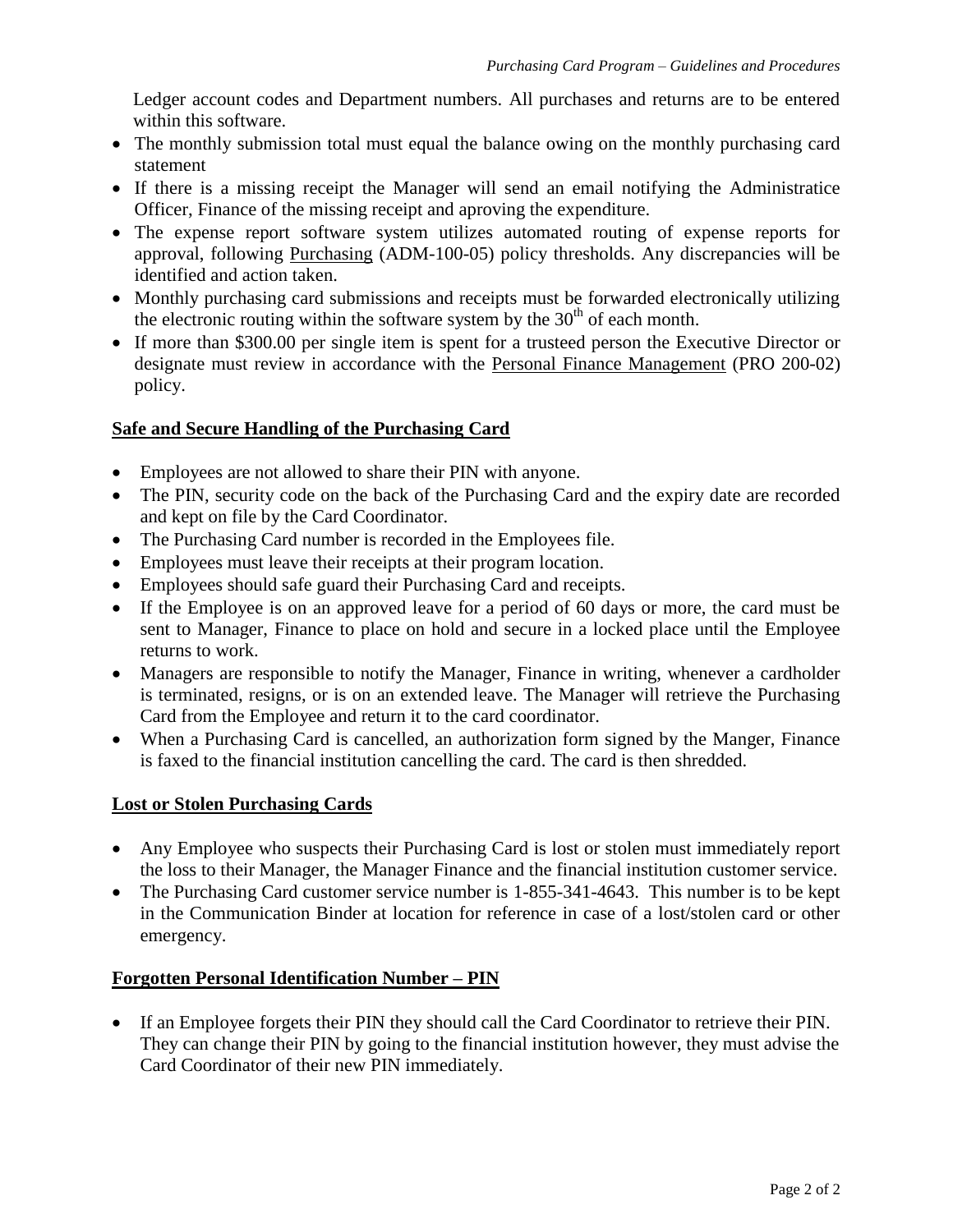# **Tendering**

The Agency's tendering process will comply with the provisions of the Province of Ontario's Broader Public Sector Procurement Directive and will not discriminate or exercise preferential treatment.

#### **Overview of the Tendering Process**

The most common competitive procurement documents are:

Request for Proposal (RFP) – requests suppliers to provide solutions to deliver complex goods/services or provide alternative options or solutions.

Request for Tender (RFT) – requests suppliers to submit bids to provide a good/service based on stated delivery requirements, performance specifications, terms and conditions.

Request for Quotation (RFQ) – similar to an RFT the Agency would describe exactly the goods/service to be provided.

Invitational Tenders are used by the Agency to invite three (3) or more qualified suppliers to submit written proposal for goods/services. All procedures below apply to invitational tenders.

Open Competitive Tenders must be made through an electronic tendering system that is readily accessible by all Canadian suppliers.

#### **General**

Tender calls must provide suppliers a minimum response time of 15 calendar days for procurement of goods and services valued at \$100,000.00 or more.

A bidder's conference/meeting may be scheduled after the tender becomes available to provide suppliers with technical or specific requirements of the tender that may be better understood if presented in person.

The Manager, Property is the only designated person who may provide information regarding the tender. Any addendums or question and answer documents must be sent to all bidders.

The name and contact information for all potential suppliers must be recorded regardless whether the tender is picked up in person or sent electronically.

#### **The Tender Document**

The tender document must, as a minimum, include the following:

- a) name and address of Agency,
- b) name, telephone number, email and location of the Manager, Property including a cautionary note that no other person from the Agency is to be contacted,
- c) project engineering firm and address (if applicable),
- d) project architectural firm and address (if applicable),
- e) clear description of required goods/service the performance requirements must be provided in a manner that does not unfairly favour certain suppliers,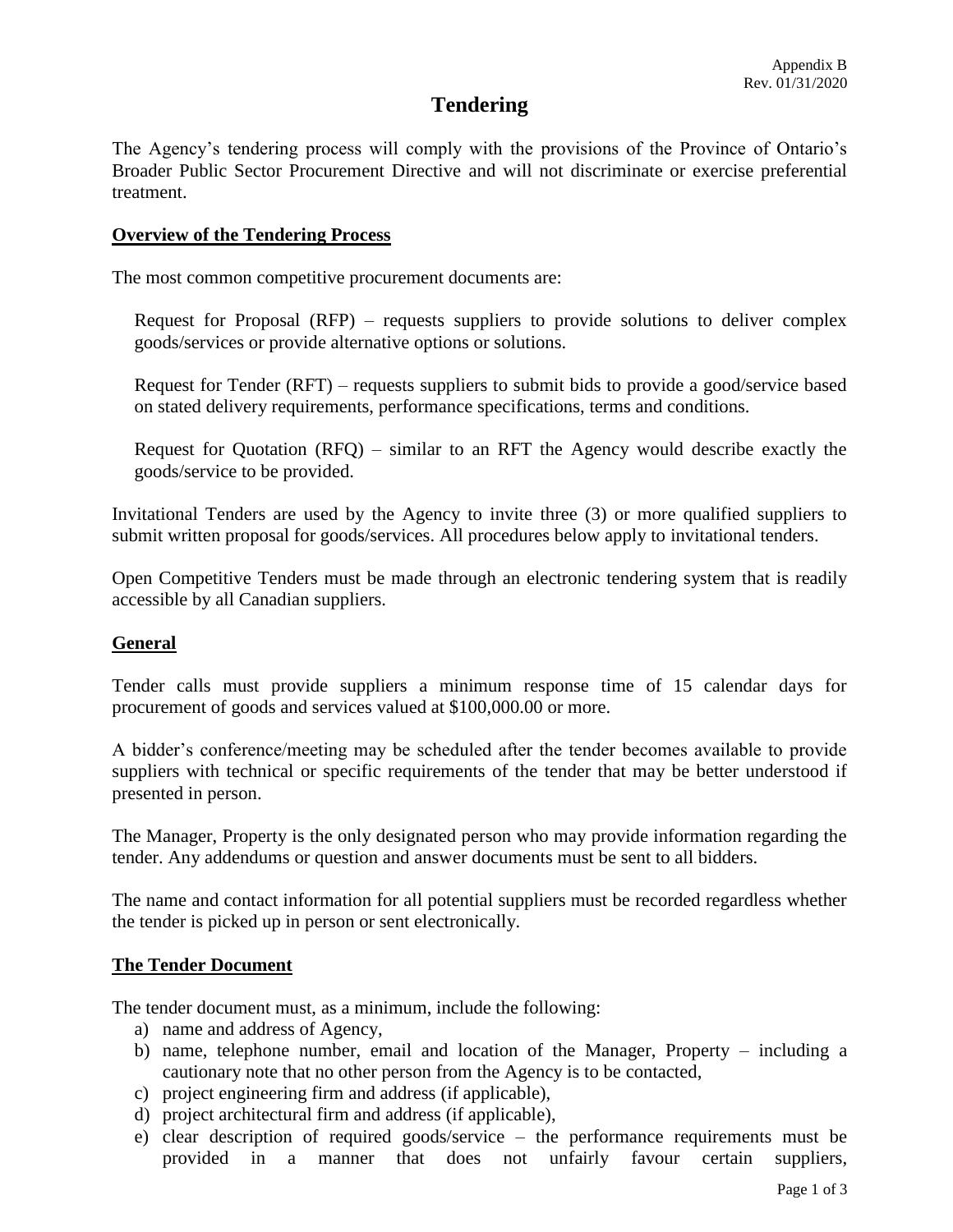- f) conditions a supplier must meet to obtain the tender documents (i.e. Conflict of interest declarations, confidentiality agreements etc.),
- g) submission rules in order for the bid to be compliant (i.e. format, language number of copies etc.),
- h) process and deadline for submitting any questions and the manner questions will be answered,
- i) process, date and time deadline for bid submission, including a caution that submissions received after the deadline will be returned unopened,
- j) time, place and method of bid opening,
- k) mandatory criteria technical standards which must be met the document must clearly state that submissions that do not meet this criteria will be disqualified,
- l) full disclosure of evaluation criteria, including weights, process and methodology used to assess submissions,
- m) if applicable, request a list of subcontractors,
- n) period of time that the bid is irrevocable normally 120 days from closure of competitive process,
- o) notice that confidential information supplied would be disclosed if the Agency was obligated to do so in accordance with its Privacy & Protection of Personal Information (ADM-100-17) policy.

Suppliers submitting a tender must hand deliver it to the reception desk at the administration office where the Employee will record on each submission the date, time, company name and contact information of the bidder.

Once the tender is closed, no further communication can occur unless it is to seek clarification of a bid or notify the successful bidder.

#### **Evaluation Criteria**

The Manager, Property will develop the evaluation criteria and the methodology to be used to assess the tender, forward to a Director prior to its inclusion in the tender document. The evaluation criteria should be kept to a minimum, must allocate the maximum justifiable rating to price/cost of the bid, will clearly disclose that a tender will be disqualified if it does not meet the mandatory requirements and the method of resolving a tie.

The following factors may be used in the evaluation:

- price
- quality
- quantity
- transition costs
- delivery
- servicing/warranty
- environmental considerations
- capacity of the supplier to meet requirements
- experience
- financial capacity
- any other relevant factors

The evaluation process must describe specifics regarding mandatory requirements and must follow the Province of Ontario's Broader Public Sector Procurement Directive.